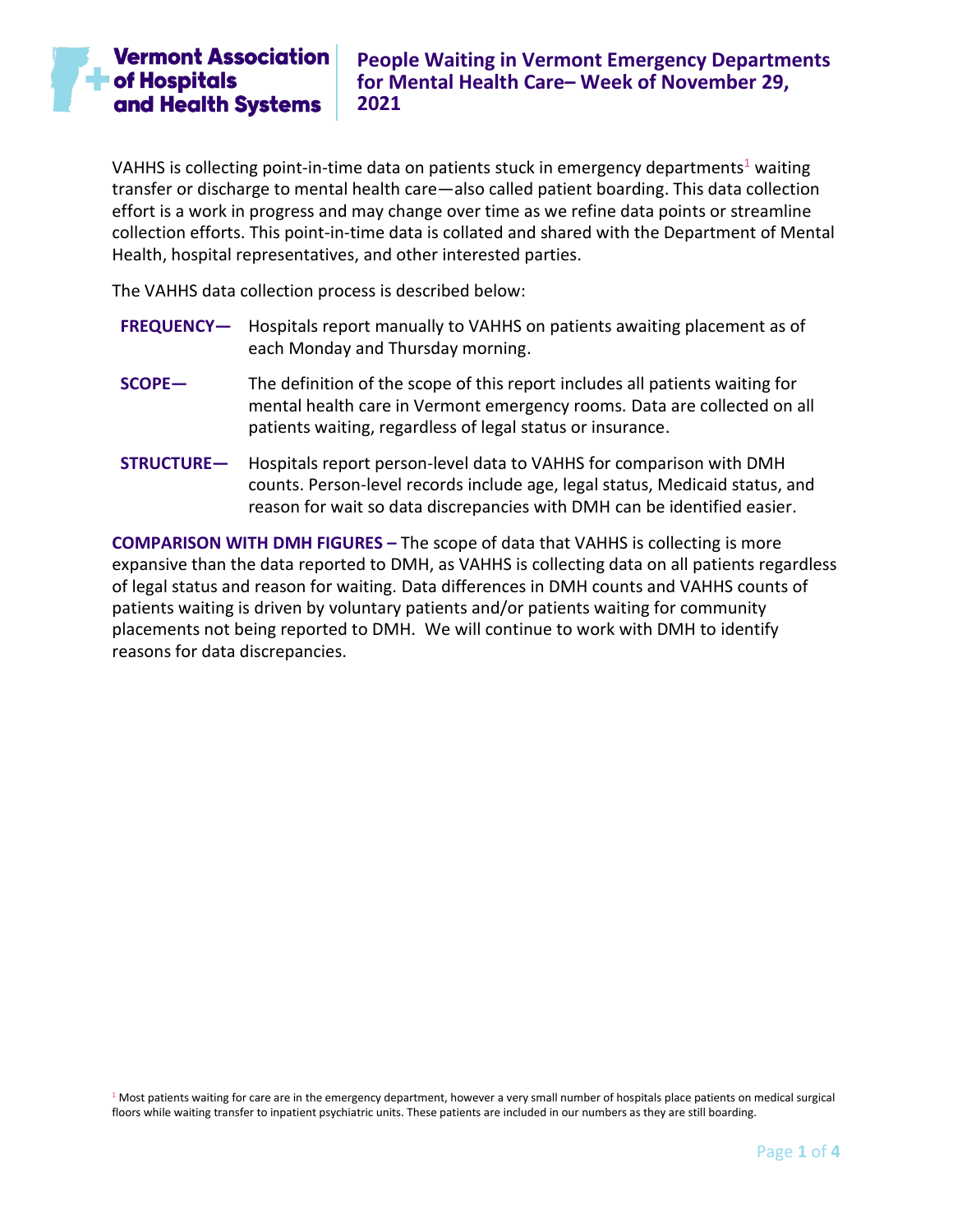

# **Data for Monday, November 29, and Thursday, December 2**

## **EMERGENCY DEPARTMENT IMPACT**

| <b>Date</b>                                 | <b>Mon, Nov 29, 2021</b> | Thu, Dec 02, 2021 |
|---------------------------------------------|--------------------------|-------------------|
| <b>Hospitals Reporting</b>                  | 12                       |                   |
| <b>Hospitals Reporting Patients Waiting</b> |                          |                   |
| <b>Total Hours of ED Waits Reported</b>     | 4.134                    | 1.796             |
| <b>Total People Waiting</b>                 | 37                       |                   |

## **CHILDREN, YOUTH, AND ADULTS**

| <b>Date</b>                                 | Mon, Nov 29, 2021 | Thu, Dec 02, 2021 |
|---------------------------------------------|-------------------|-------------------|
| <b>Hospitals Reporting</b>                  | 12                | 11                |
| <b>Hospitals Reporting patients waiting</b> | 7                 | 10                |
| Sum of hours                                | 4,134             | 1,796             |
|                                             |                   |                   |
| <b>All Patients Waiting</b>                 | 37                | 31                |
| % Medicaid                                  | 54%               | 58%               |
| % Voluntary                                 | 76%               | 84%               |
| % Waiting for inpatient admission           | 81%               | 71%               |
| <b>Average Hours Waiting</b>                | 112 hrs.          | 58 hrs.           |
| Waiting less than 24 hours                  | 8                 | 18                |
| Waiting 1-6 days                            | 21                | 10                |
| Waiting 7+ days                             | 8                 | 3                 |
|                                             |                   |                   |
| <b>Patients Waiting for Inpatient Care</b>  | 30                | 22                |
| % Voluntary                                 | 70%               | 77%               |
| <b>Average Hours Waiting</b>                | 127 hrs.          | 76 hrs.           |
| Waiting less than 24 hours                  | 5                 | 10                |
| Waiting 1-6 days                            | 18                | 9                 |
| Waiting 7+ days                             | 7                 | 3                 |
|                                             |                   |                   |
| <b>Patients Waiting for Other Reasons</b>   | $\overline{7}$    | 9                 |
| % Voluntary                                 | 100%              | 100%              |
| <b>Average Hours Waiting</b>                | 48 hrs.           | 13 hrs.           |
| Waiting less than 24 hours                  | 3                 | 8                 |
| Waiting 1-6 days                            | 3                 | 1                 |
| Waiting 7+ days                             | 1                 | 0                 |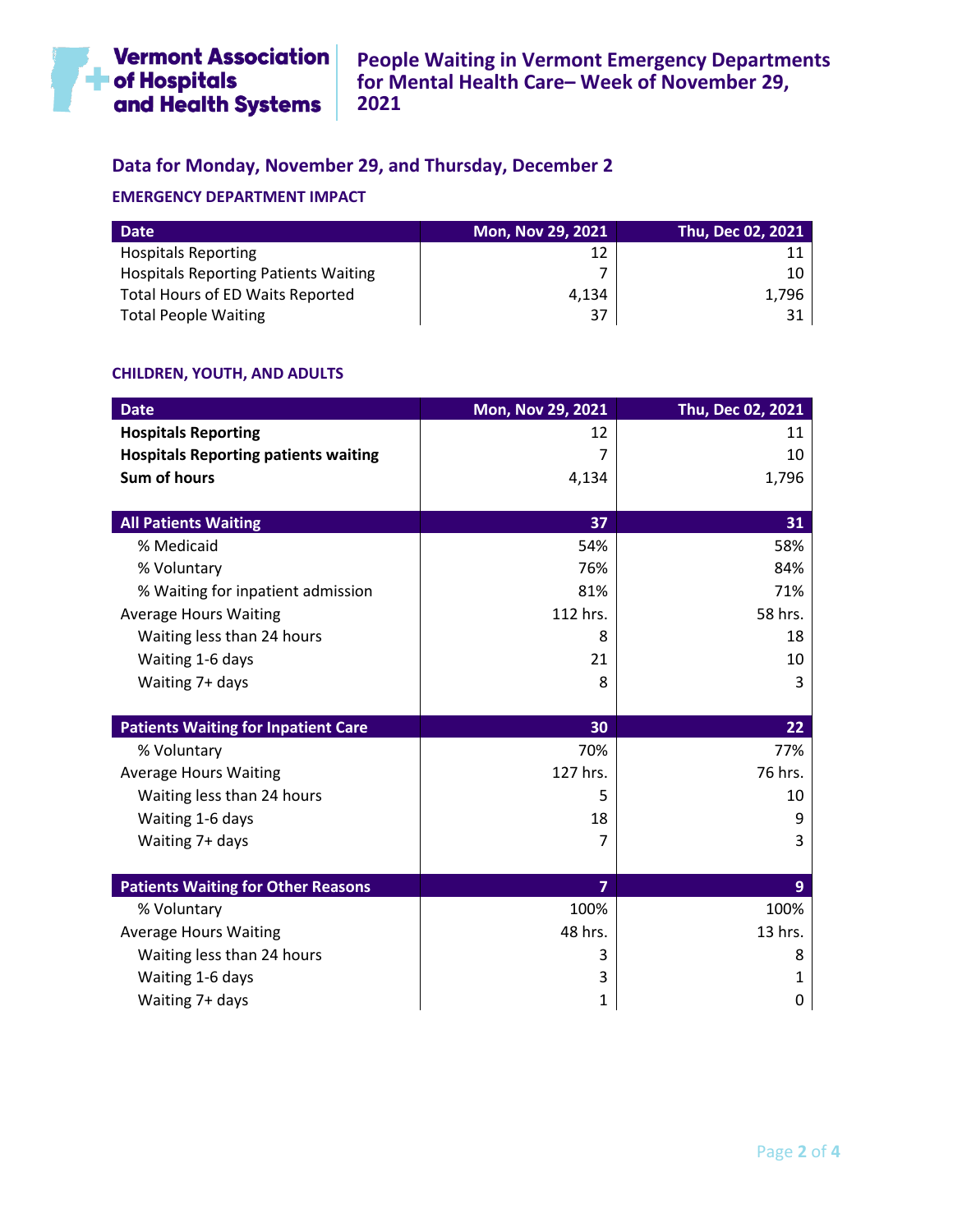

### **CHILDREN AND YOUTH**

| <b>Date</b>                              | Mon, Nov 29, 2021 | Thu, Dec 02, 2021 |
|------------------------------------------|-------------------|-------------------|
| <b>Hospitals Reporting</b>               | 12                | 11                |
| <b>Hospitals Reporting youth waiting</b> | 3                 | 4                 |
| <b>Sum of hours</b>                      | 1,674             | 889               |
|                                          |                   |                   |
| <b>All Youth Patients</b>                | 10                | 7                 |
| % Medicaid                               | 70%               | 86%               |
| % Voluntary                              | 90%               | 100%              |
| % Waiting for inpatient admission        | 80%               | 86%               |
| <b>Average Hours Waiting</b>             | 167 hrs.          | 127 hrs.          |
| Waiting less than 24 hours               | 1                 | 1                 |
| Waiting 1-6 days                         | 4                 | 4                 |
| Waiting 7+ days                          | 5                 | $\overline{2}$    |
|                                          |                   |                   |
| <b>Youth Waiting for Inpatient Care</b>  | 8                 | 6                 |
| % Voluntary                              | 88%               | 100%              |
| <b>Average Hours Waiting</b>             | 178 hrs.          | 146 hrs.          |
| Waiting less than 24 hours               | 1                 | 0                 |
| Waiting 1-6 days                         | 3                 | 4                 |
| Waiting 7+ days                          | 4                 | $\overline{2}$    |
|                                          |                   |                   |
| <b>Youth Waiting for Other Reasons</b>   | $\overline{2}$    | $\mathbf{1}$      |
| % Voluntary                              | 100%              | 100%              |
| Average hours waiting                    | 124 hrs.          | 16 hrs.           |
| Waiting less than 24 hours               | 0                 | 1                 |
| Waiting 1-6 days                         | 1                 | 0                 |
| Waiting 7+ days                          | 1                 | 0                 |